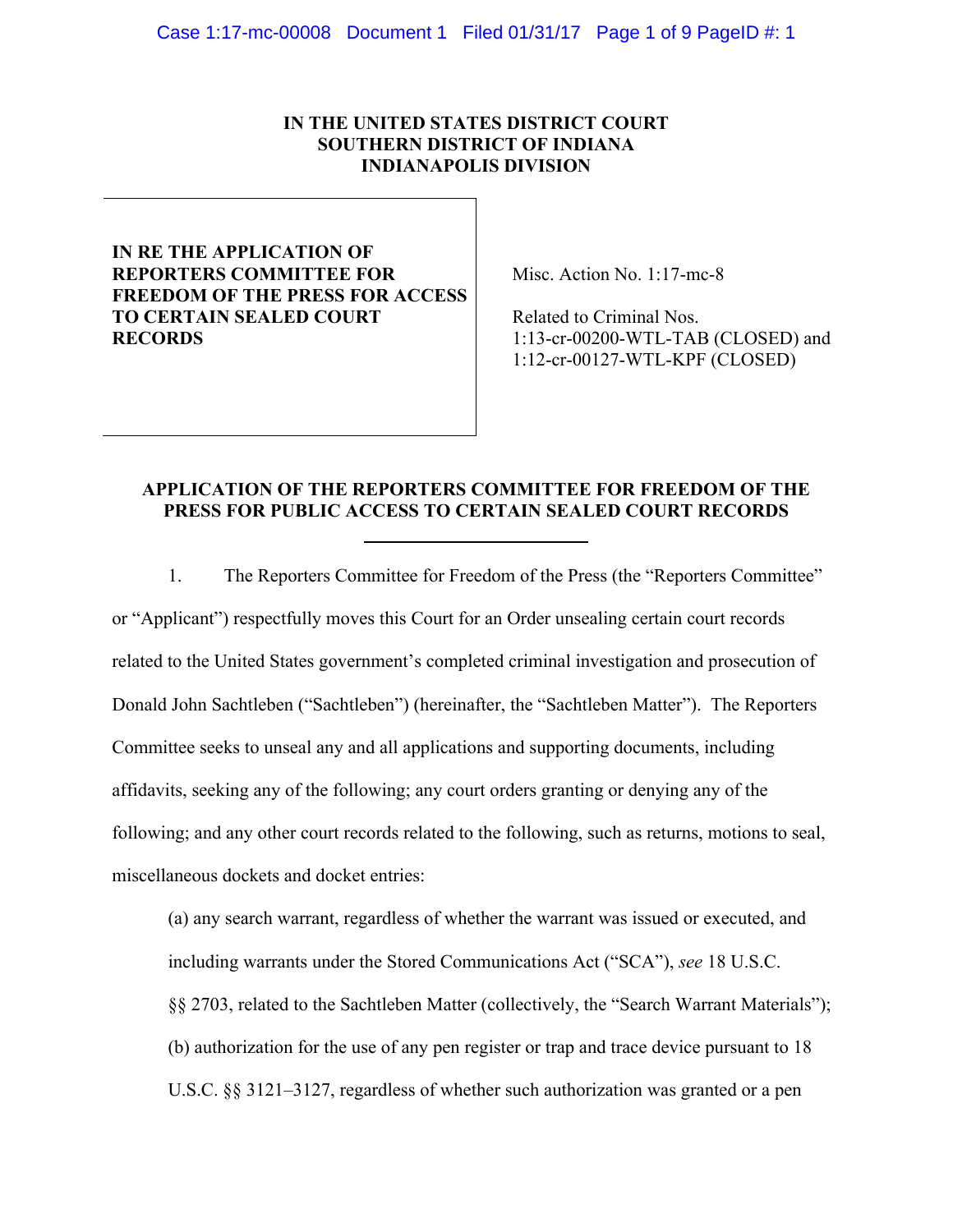## Case 1:17-mc-00008 Document 1 Filed 01/31/17 Page 2 of 9 PageID #: 2

register or trap and trace device was used, related to the Sachtleben Matter (collectively, the "PR/TT Materials"); and

(c) any order pursuant to 18 U.S.C. § 2703(d) of the SCA, regardless of whether or not the order was issued or executed, related to the Sachtleben Matter (collectively, the "Section 2703(d) Materials").

2. Upon information and belief, the materials subject to this Application were filed in a number of separate, miscellaneous matters, each of which was assigned a unique docket number. The Reporters Committee does not know and cannot ascertain based on publicly available information the docket numbers of the miscellaneous matters that fall within the scope of this Application.

# **INTEREST OF THE APPLICANTS**

3. The Reporters Committee is an unincorporated nonprofit association of reporters and editors dedicated to safeguarding the First Amendment rights and freedom of information interests of the news media and the public. The Reporters Committee has participated as a party and as *amicus curiae* in First Amendment and freedom of information litigation since 1970. The Reporters Committee frequently represents the interests of the press and the public in court cases involving access to judicial proceedings and court records.

4. The Reporters Committee, like all members of the public and the press, has a strong interest in observing and understanding the consideration and disposition of matters by federal district courts. That interest is heightened when the federal government is a party.

5. The public and the press also have a powerful interest in obtaining access to court documents concerning judicial authorization for the use of law enforcement tools that allow the government to collect or otherwise obtain electronic communications and/or electronic

2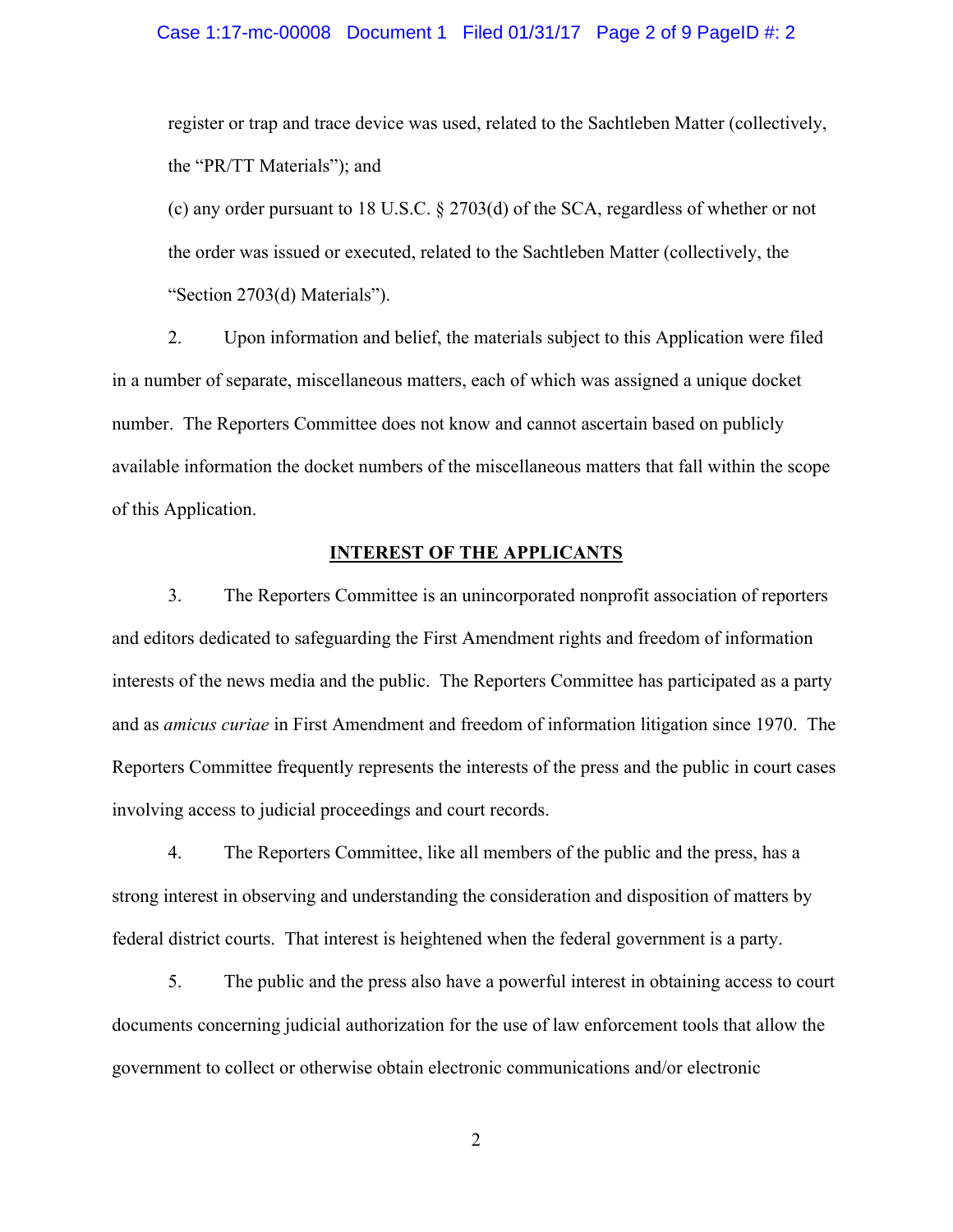## Case 1:17-mc-00008 Document 1 Filed 01/31/17 Page 3 of 9 PageID #: 3

communications records. Where the government obtains a search warrant allowing it to collect such information, and especially where—as in the case of orders pursuant to 18 U.S.C. § 2703(d) of the SCA and orders authorizing the use of pen registers and/or trap and trace devices—no warrant is required for the government to obtain such information, judicial oversight and, in turn, public oversight of the judicial process, is necessary to guard against government overreach.

6. In addition, the public and the press have a particularly strong interest in access to court records related to the government's investigation and prosecution of Sachtleben, a former Special Agent Bomb Technician for the Federal Bureau of Investigation ("FBI") who in 2013 was indicted on charges that arose from alleged communications he had with members of the news media.

# **BACKGROUND FACTS**

7. Applicant is informed and believes that Sachtleben was employed as a Special Agent Bomb Technician for the FBI from in or about 1983 through in or about 2008, during which time he held a Top Secret security clearance and was assigned to a number of FBI terrorism related investigations. *See* Statement of Offense, *United States v. Sachtleben*, No. 1:13-cr-0200-WTL-TAB ("*Sachtleben I*") (S.D. Ind. filed Sept. 23, 2013), ECF No. 7 at 2.

8. In September 2013, Sachtleben pled guilty in this Court to one count of unauthorized disclosure of national defense information, in violation of 18 U.S.C. § 793(d), and one count of unauthorized possession and retention of national defense information, in violation of 18 U.S.C. § 793(e) (hereinafter, the "National Security Charges"). *See* Plea Agreement, *Sachtleben I* (S.D. Ind. filed Sept. 23, 2013), ECF No. 6 (the "Plea Agreement"). In November 2013, the Court accepted Sachtleben's guilty plea and sentenced him to 43 months' imprisonment for each of the aforementioned National Security Charges, to be served

3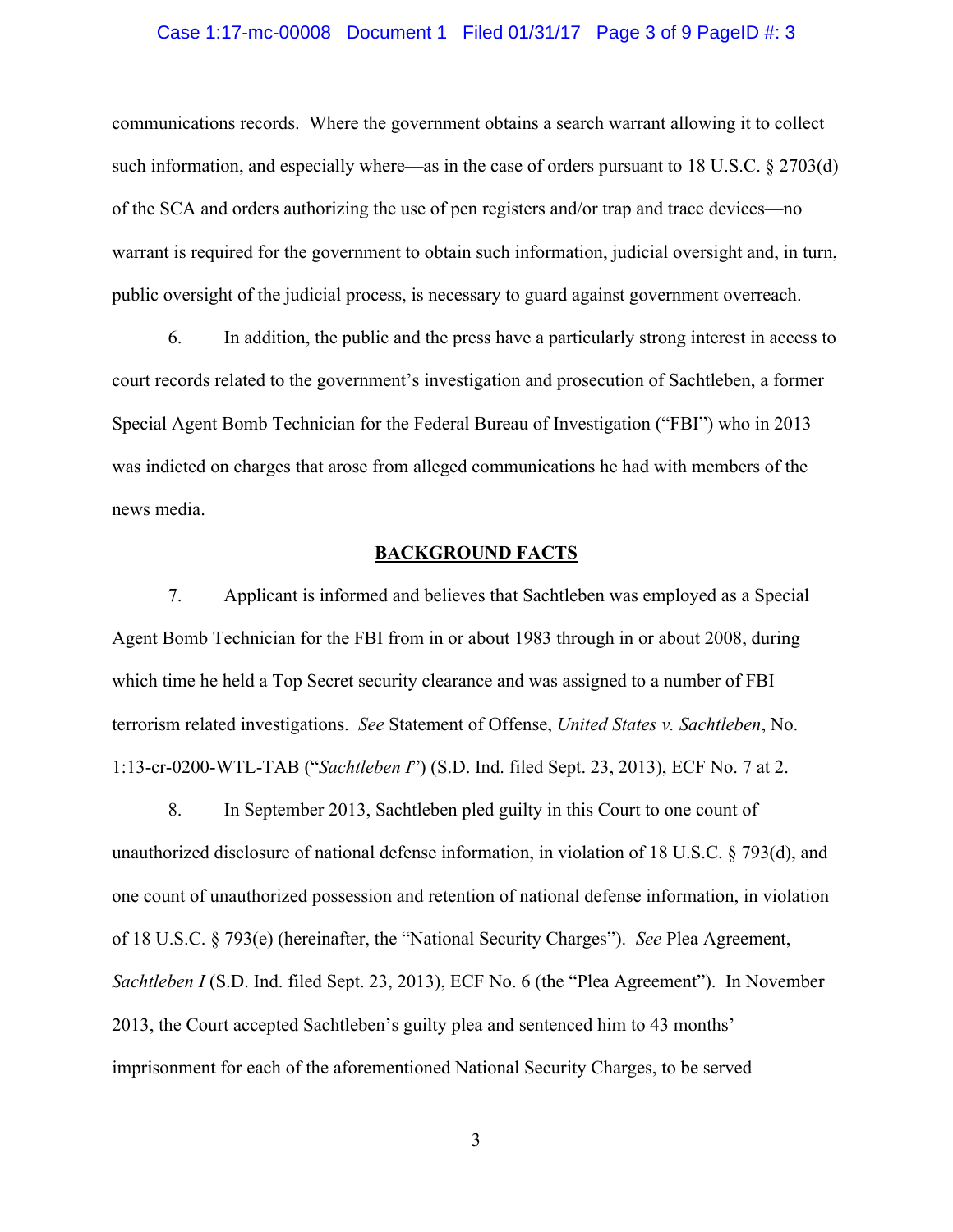#### Case 1:17-mc-00008 Document 1 Filed 01/31/17 Page 4 of 9 PageID #: 4

concurrently, and ordered him to pay a \$200 assessment. *See* Judgment, *Sachtleben I* (S.D. Ind. filed Nov. 20, 2013), ECF No. 27.<sup>1</sup>

9. The National Security Charges arose out of a government investigation into Sachtleben's communications with at least one reporter. Although it does not identify the reporter by name, the Statement of Offense to which Sachtleben pled guilty references Sachtleben's communications with a "Reporter A." *See* Statement of Offense at 3–7.

10. The Statement of Offense states that beginning in or about the fall of 2009, Sachtleben developed a "source-reporter relationship" with Reporter A that initially focused on Sachtleben's contract work on the FBI's National Improvised Explosives Familiarization ("NIEF") training program. *Id*. at 3. According to the Statement of Offense, from in or about January 2010 through in or about May 2012 Sachtleben provided Reporter A with information beyond the NIEF program. *Id*.

11. The Statement of Offense states that on or about May 2, 2012, Sachtleben disclosed to Reporter A information regarding the disruption of an attempted suicide bomb attack on a U.S. airline, and the recovery of a bomb in connection with that plot. *Id*. at 3–6. According to the Statement of Offense, that afternoon, Reporter A and another reporter from Reporter A's news organization contacted government officials and stated that they knew that the United States government had intercepted a bomb from Yemen and that the FBI was

<sup>&</sup>lt;sup>1</sup> Simultaneously, Sachtleben pled guilty in a separate matter to one count of distribution of child pornography in violation of 18 U.S.C. § 2252(a)(2), and one count of possession of child pornography in violation of 18 U.S.C. § 2252(a)(4)(B). *See* Superseding Plea Agreement, *United States v. Sachtleben*, No. 1:12-cr-00127-WTL-TAB (S.D. Ind. filed Sept. 23, 2013), ECF No. 67. Sachtleben was sentenced to 97 months' imprisonment on each child pornography count, to be served concurrently. *See* Judgment, *Sachtleben*, No. 1:12-cr-00127-WTL-TAB (S.D. Ind. filed Nov. 20, 2013), ECF No. 82.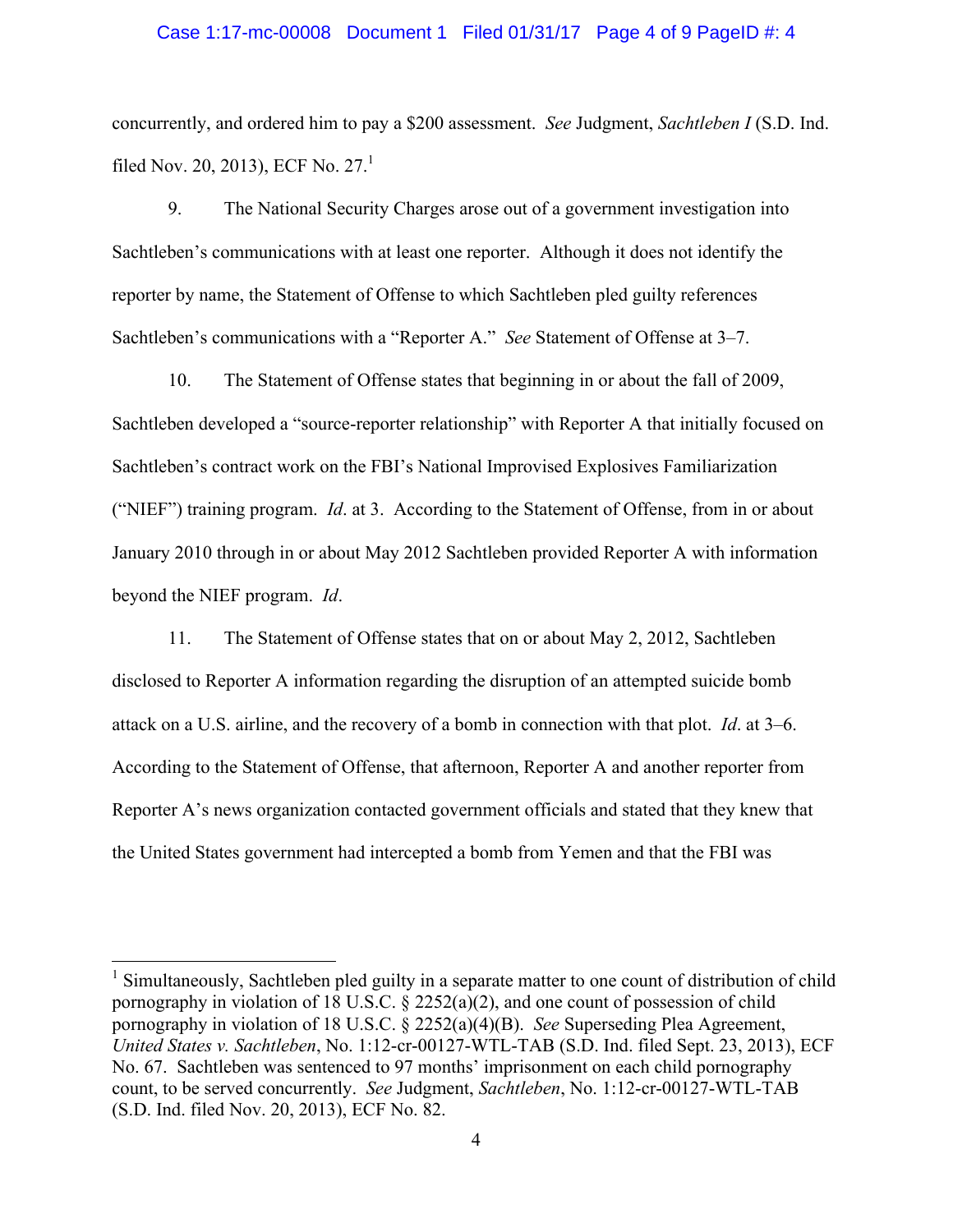# Case 1:17-mc-00008 Document 1 Filed 01/31/17 Page 5 of 9 PageID #: 5

analyzing the bomb—facts that at the time constituted classified national defense information. *Id*. at 6.

12. According to the Statement of Offense, beginning on May 7, 2012, multiple news organizations published articles about the disrupted suicide bomb plot, and the lead article was published by Reporter A's news organization on May 7, 2012 at 4 p.m., entitled "US: CIA Thwarts New al-Qaida Underwear Bomb Plot." *Id*. Upon information and belief, the "lead article" referred to in the Statement of Offense was published by The Associated Press and authored by reporters Adam Goldman and Matt Apuzzo. *See* Adam Goldman and Matt Apuzzo, *US: CIA Thwarts New al-Qaida Underwear Bomb Plot*, Yahoo (May 7, 2012), *available at* https://yhoo.it/2iKu6VL.

13. The Statement of Offense also states that Sachtleben willfully possessed and retained in his residence numerous classified documents stored on electronic media. Statement of Offense at 7. One CD/DVD containing a "Secret" classification marking was seized in or about May 2012 in connection with the government's separate child pornography investigation. *Id*.

14. Documents filed with the Court in the Sachtleben prosecution indicate that the government sought and obtained search warrants, and likely also obtained pen register or trap and trace orders,<sup>2</sup> and/or Section 2703(d) orders<sup>3</sup> from the district court in the course of its

<sup>&</sup>lt;sup>2</sup> Pen registers and trap and trace devices are law enforcement surveillance tools the use of which is governed by 18 U.S.C. §§ 3121–3127 (the "Pen Register Act" or "PRA"). "Pen registers record telephone numbers, e-mail addresses, and other dialing, routing, addressing, or signaling information that is transmitted by instruments or facilities—such as telephones or computers that carry wire or electronic communications." OIG, *A Review of the FBI's Use of Pen Register and Trap and Trace Devices Under the Foreign Intelligence Surveillance Act in 2007 through 2009 — Executive Summary* at 1 (June 2015), *available at* https://oig.justice.gov/reports/2015/o1506.pdf. "Trap and trace devices record similar

information that is *received* by such instruments or facilities." *Id*. (emphasis added).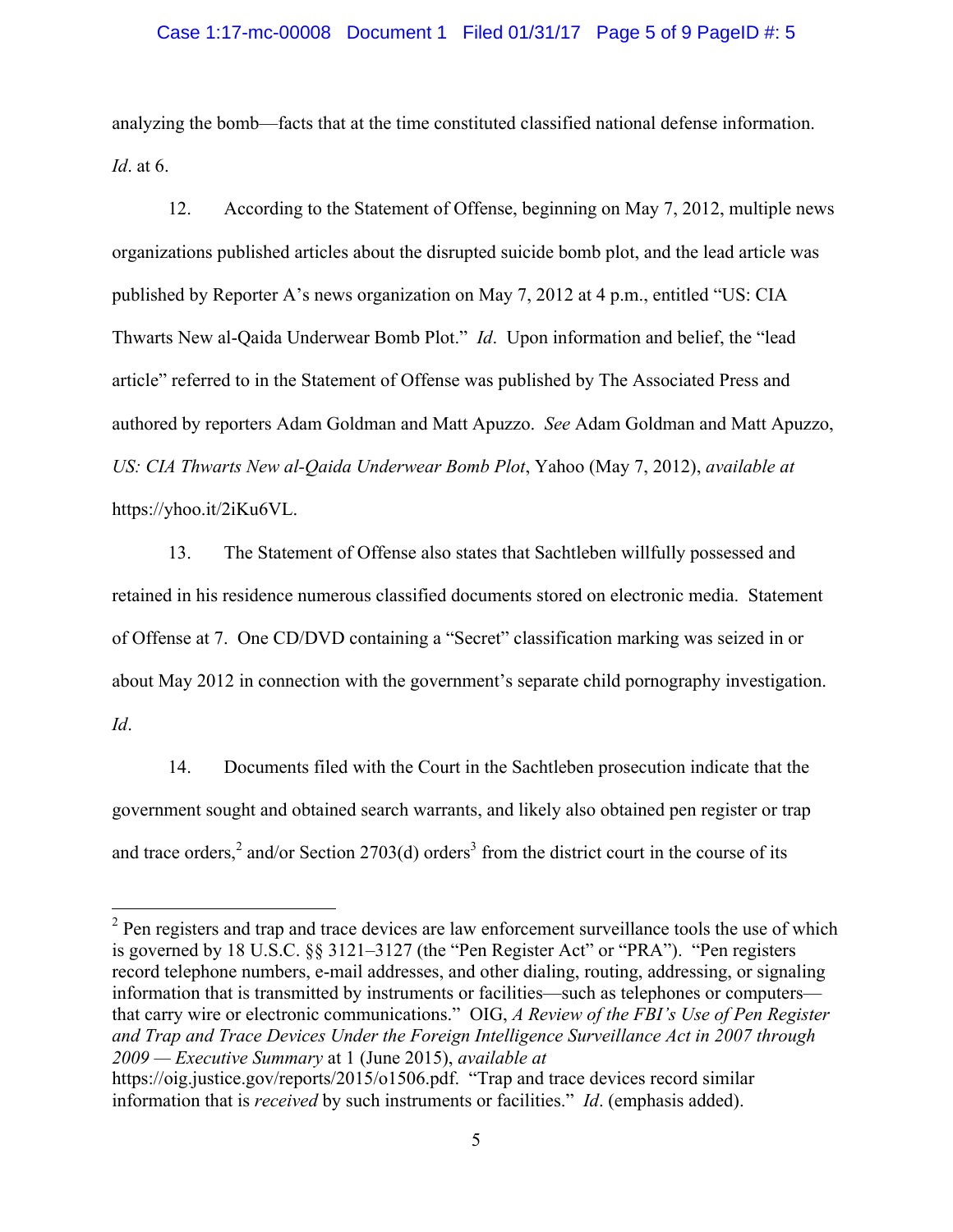#### Case 1:17-mc-00008 Document 1 Filed 01/31/17 Page 6 of 9 PageID #: 6

investigation of Sachtleben's communications with members of the news media. The sentencing memorandum submitted by the government references "emails, text messages, and conversations" between Sachtleben and Reporter A. *See* Government's Sentencing Memorandum at 11. The Statement of Offense quotes extensively from text messages sent between Sachtleben and Reporter A. *See* Statement of Offense at 3–7. According to the government, "[t]he emails and text messages between Sachtleben and Reporter A . . . were obtained from Sachtleben's electronic devices." *Id*. at 3; Government's Sentencing Memorandum at 11 n.1.

15. Investigators may have also used electronic surveillance tools, such as pen registers and/or trap and trace devices, or orders issued pursuant to Section 2703(d), to obtain journalists' communications records. According to news reports, investigators only identified Sachtleben as a suspected "leaker" after secretly obtaining Associated Press telephone records. *See* Charlie Savage, *Former F.B.I. Agent to Plead Guilty in Press Leak*, N.Y. Times (Sept. 23, 2013), *available at* https://nyti.ms/1z5TbSC.

16. The Reporters Committee is not aware of any search warrants, orders authorizing the use of pen registers and/or trap and trace devices, or Section 2703(d) orders, or any applications or other materials related thereto, connected to the Sachtleben Matter that have been unsealed.

17. As explained more fully in the accompanying Memorandum of Points and Authorities, the press and the public have a right of access to these judicial records under both

 $3$  Under 18 U.S.C. § 2703 of the Stored Communications Act ("SCA") a court may issue an order authorizing the government to require electronic communication service or remote computing service providers to disclose the contents of a subscriber or consumer's wire or electronic communications in electronic storage for more than 180 days and certain communications metadata related to a subscriber or customer. 18 U.S.C.  $\S 2703(a)$ , (b)(1), (c)(1)-(2).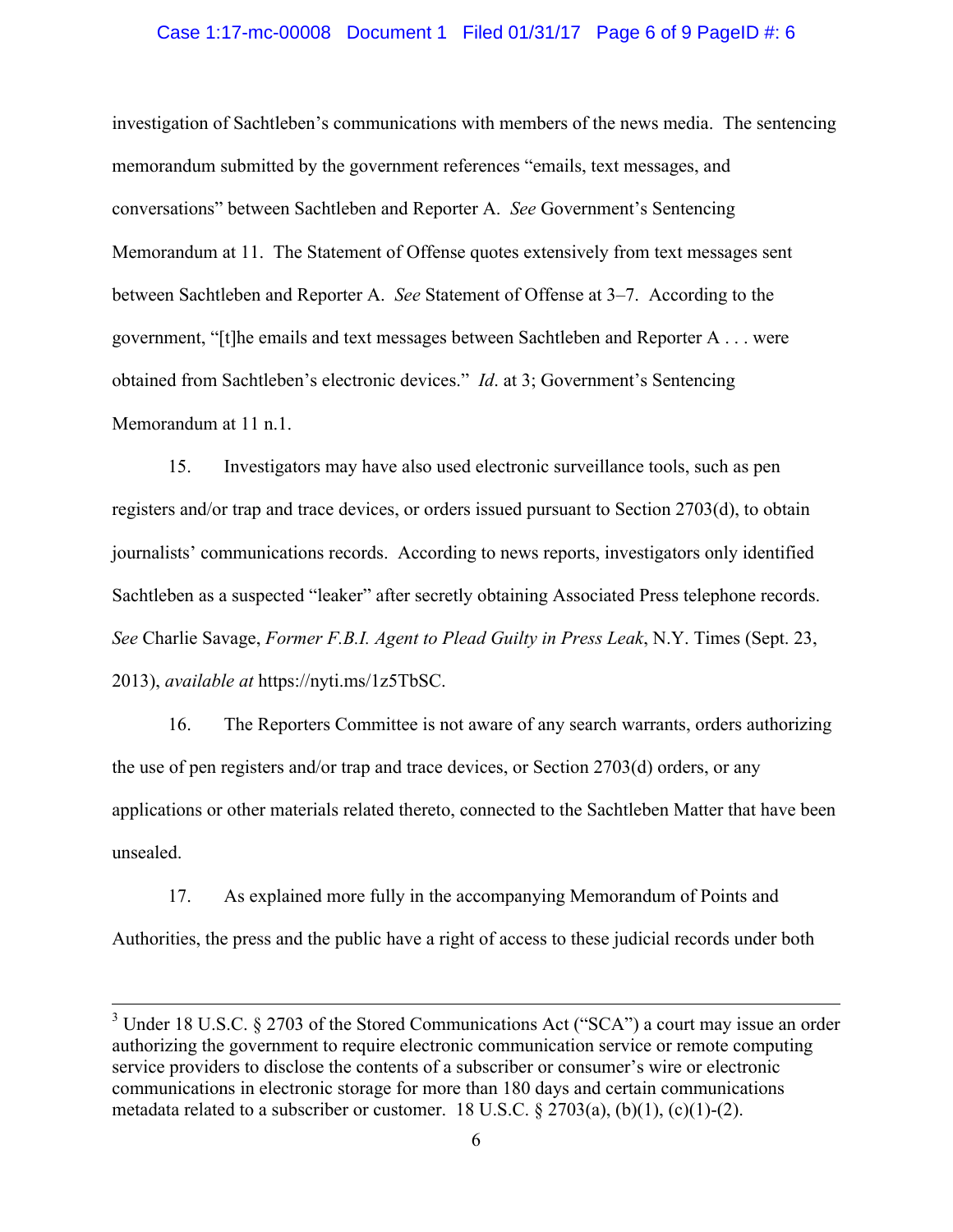## Case 1:17-mc-00008 Document 1 Filed 01/31/17 Page 7 of 9 PageID #: 7

the First Amendment and common law. No compelling government interest justifies the continued sealing of such records concerning the Sachtleben Matter, particularly now that the government's investigation and prosecution of Sachtleben has concluded.

# **REQUEST FOR RELIEF**

18. The Reporters Committee seeks an order unsealing the Search Warrant Materials. Upon information and belief, each search warrant application filed by the government related to the Sachtleben Matter was assigned a unique docket number, but no listing of these docket numbers is publicly available. Accordingly, in addition to seeking unsealing of the relevant dockets, and to facilitate the Court's resolution of this Application, the Reporters Committee also requests that the United States Attorney's Office be directed to provide a list of the docket numbers associated with the Search Warrant Materials.

19. The Reporters Committee also seeks an Order unsealing the PR/TT Materials. Upon information and belief, each application for an order authorizing the use of a pen register or trap and trace device filed by the government related to the Sachtleben Matter was assigned a unique docket number, but no listing of these docket numbers is publicly available. Accordingly, in addition to seeking unsealing of the relevant dockets, and to facilitate the Court's resolution of this Application, the Reporters Committee also requests that the United States Attorney's Office be directed to provide a list of the docket numbers associated with the PR/TT Materials.

20. The Reporters Committee also seeks an Order unsealing the Section 2703(d) Materials. Upon information and belief, each application for an order pursuant to 18 U.S.C. § 2703(d) filed by the government related to the Sachtleben Matter was assigned a unique docket number, but no listing of these docket numbers is publicly available. Accordingly, in addition to

7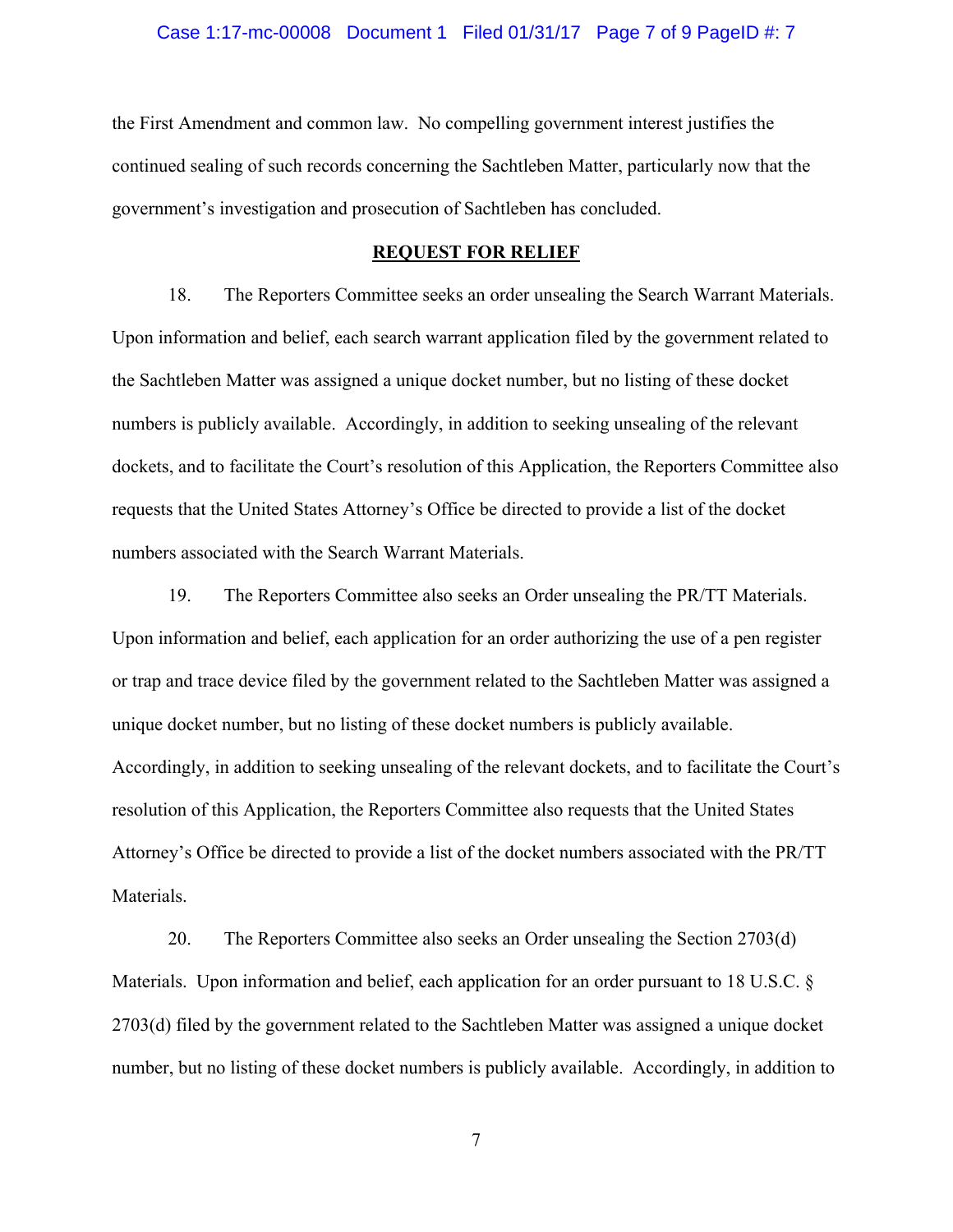## Case 1:17-mc-00008 Document 1 Filed 01/31/17 Page 8 of 9 PageID #: 8

seeking unsealing of the relevant dockets, and to facilitate the Court's resolution of this Application, the Reporters Committee also requests that the United States Attorney's Office be directed to provide a list of the docket numbers associated with the Section 2703(d) Materials.

21. The Reporters Committee seeks any further relief that the Court deems just and proper.

Dated: January 31, 2017 Respectfully submitted,

*/s/ Katie Townsend* 

Katie Townsend THE REPORTERS COMMITTEE FOR FREEDOM OF THE PRESS 1156 15th St. NW, Suite 1250 Washington, DC 20005 Phone: 202.795.9300 Facsimile: 202.795.9310 ktownsend@rcfp.org *Counsel of Record for Applicant the Reporters Committee for Freedom of the Press*

Bruce D. Brown\* Selina MacLaren\* THE REPORTERS COMMITTEE FOR FREEDOM OF THE PRESS 1156 15th St. NW, Suite 1250 Washington, DC 20005 Phone: 202.795.9300 Facsimile: 202.795.9310 *\*Of Counsel for Applicant the Reporters Committee for Freedom of the Press*